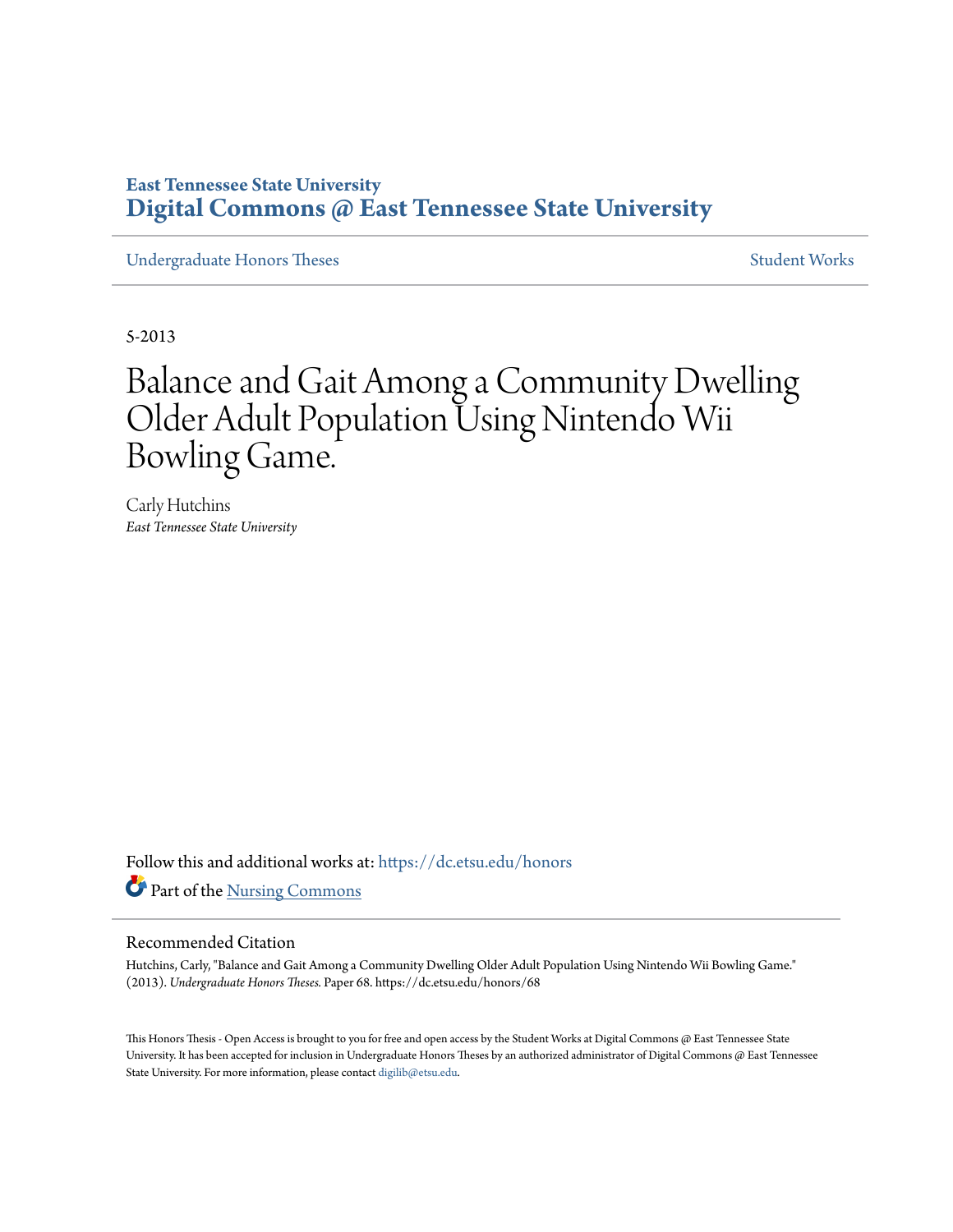## EAST TENNESSEE STATE UNIVERSITY COLLEGE OF NURSING HONORS-IN-DISCIPLINE PROGRAM

## Balance and Gait Among a Community Dwelling Older Adult Population Using Nintendo Wii Bowling Game

Carly Lynne Hutchins

An Honors Thesis Submitted in partial fulfillment of the requirements for the University Honors-In-Discipline Program East Tennessee State University May 2013

Signature of HID Mentor Date

\_\_\_\_\_\_\_\_\_\_\_\_\_\_\_\_\_\_\_\_\_\_\_\_\_\_\_\_\_\_\_\_ Signature of HID Student Date

\_\_\_\_\_\_\_\_\_\_\_\_\_\_\_\_\_\_\_\_\_\_\_\_\_\_\_\_\_\_\_\_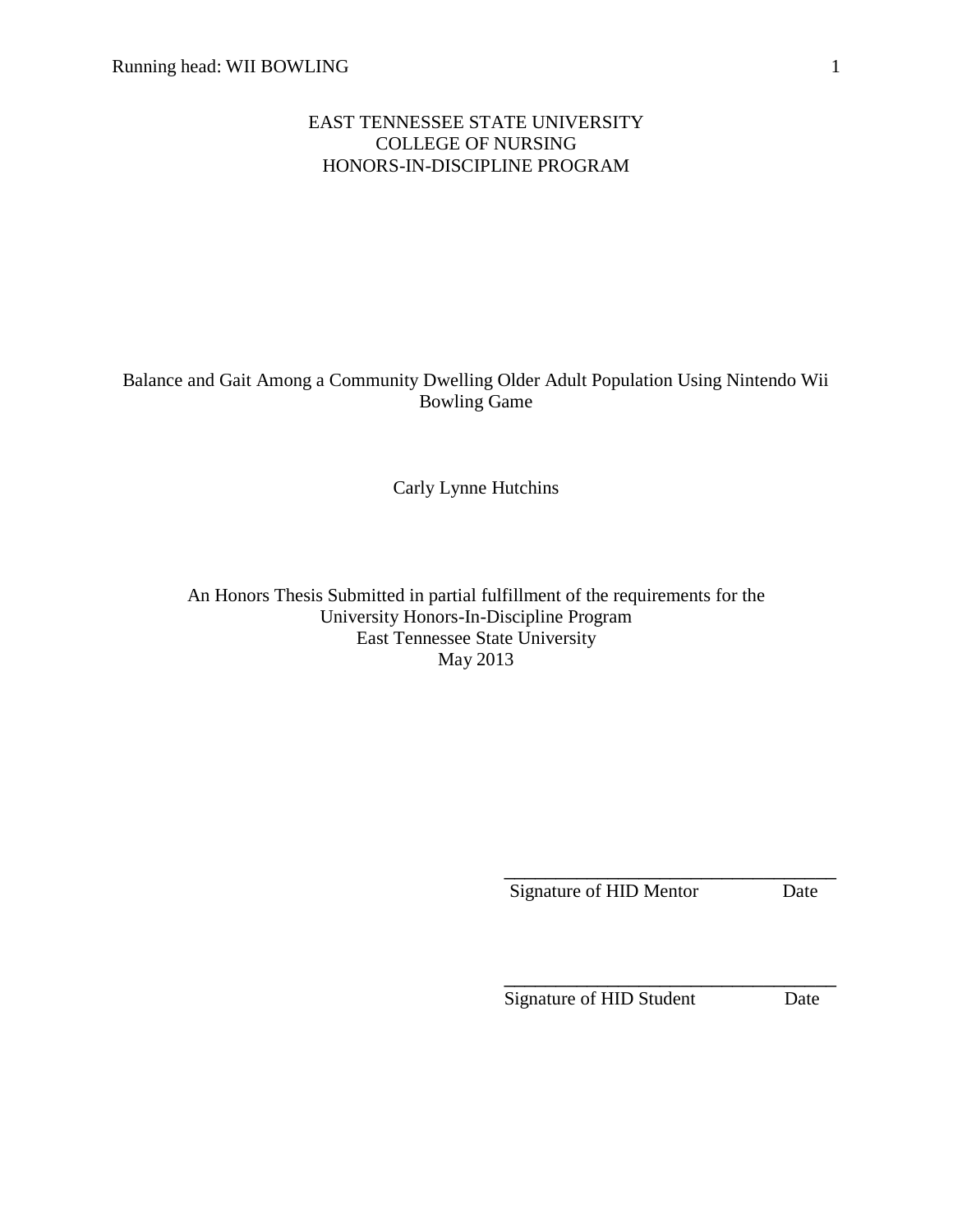## **ACKNOWLEDGEMENTS**

First and foremost, I would like to thank my current mentor, Professor Kim Sell, RN, MSN, for all the time and encouragement through this research study. Professor Peggy McConnell, RN, MN, GNP-BC, my first mentor, who helped me develop ideas and goals which led to the completion of this project. Rafie Boghozian, who helped me enter data into SPSSX and gave me encouragement with my results. Lastly, I would like to thank the Johnson City Senior Center and Ms. Kamela Easlic, Program Development Supervisor, for her willingness and kindness for allowing me to conduct my research at their establishment. Everyone involved in this study is greatly appreciated, and I thank you for all you have done for me.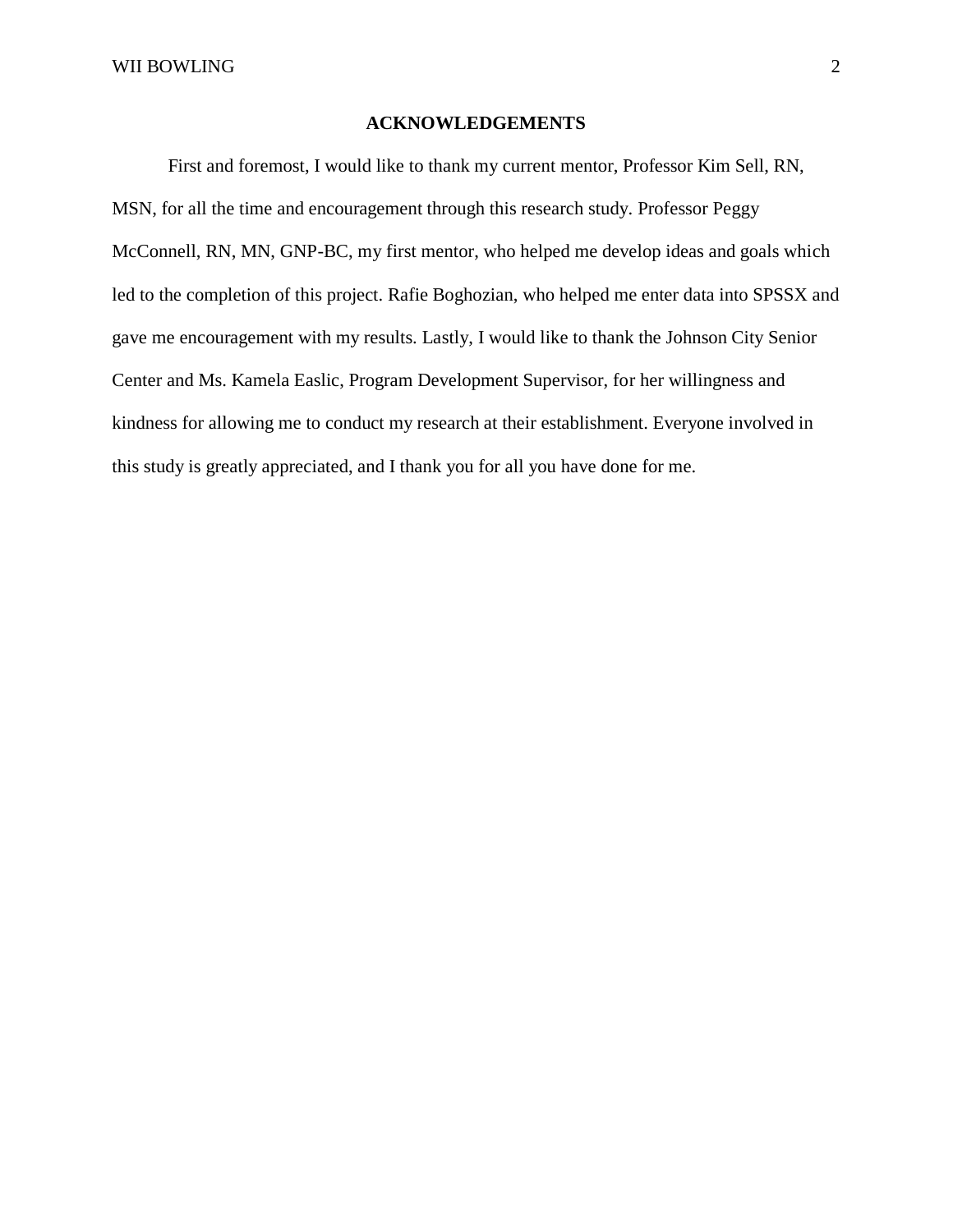## **ABSTRACT**

Due to the increase in the aging population older adults are looking for ways to stay fit and active in their later years. Such activities need to be fun, easy to operate, and encourage socialization. The Nintendo Wii© Bowling provides these features for the aging population. Participants in this quantitative pilot study had the opportunity to play the Nintendo Wii© Bowling Game twice a week for six weeks to see if their balance and mobility would improve when compared with the pre and post scores from the Performance Oriented Mobility Assessment (POMA). The participant's scores on the Performance Oriented Mobility Assessment showed an average increase in both gait and mobility from 24 to 27.5 on the posttest. These participants's were also asked to provide qualitative feedback on their experience in the study. One participant stated that she "gained confidence." As a whole, the participants really enjoyed playing the Nintendo Wii© Bowling. This study demonstrates that Nintendo Wii© Bowling game can be an enjoyable, easy activity to motivate elders to become more active and social while incorporating exercise into their routine. It also provides the chance for future research to be conducted on older adults to examine the benefits of exercising with the Nintendo Wii© Bowling game.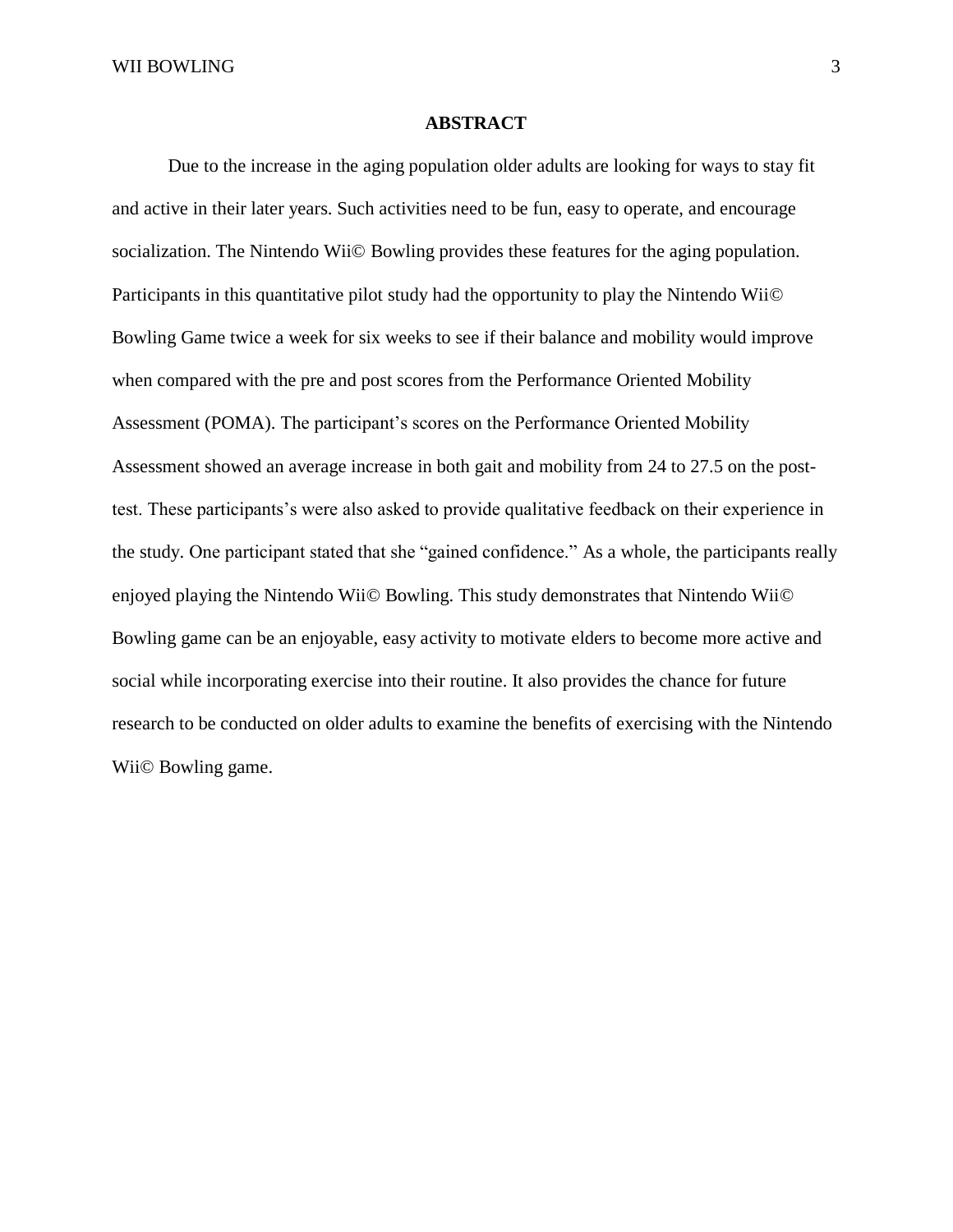## **INTRODUCTION**

The purpose of this research is to examine balance and gait among community dwelling elders 65-85 years old using the Nintendo Wii© bowling game. Balance and gait is a chronic struggle among the geriatric population. At least thirty percent of persons 65 and older report difficulty walking three city blocks or climbing one flight of stairs, and that twenty percent require the use of a mobility aid to ambulate (Salzeman, 2010). Also, in a sample of noninstutionalized older adults thirty-five percent have an abnormal gait (Salzeman, 2010). When individuals experience a type of abnormal gait it can easily affect their balance. This lack of balance can lead to serious accidents. Due to the fact that balance related falls account for more than one-half of the accidental deaths in the elderly each year (CDC, 2010). Age related factors, such as neurologic changes leading to reduced vision, postural changes, slowed reaction times, and diminished sensory awareness lead to a decrease in steady gait causing a lack of balance and ultimately falls (Fuller, 2000).

Since abnormal balance and gait strike so many older adults, interventions must be put in place to improve their ADL's and overall happiness. Exercise is one great intervention that can be used. However, as the aging process takes place older adults participate less in exercise regimens. The CDC states that about 28-34 percent of adults aged 65-74 and 35-44 percent of adults 75 or older are considered inactive, meaning they engage in no leisure-time physical activity (CDC, 2001). This lack of exercise can pose great threats to older adults including osteoporosis, arthritis, and joint pain which can all lead to a decline in gait and balance (Czerniewicz and Nicholson, 2004). With the intervention of exercise, great strides can be made to improve balance and gait. Therefore, the initial focus of an exercise program for the elderly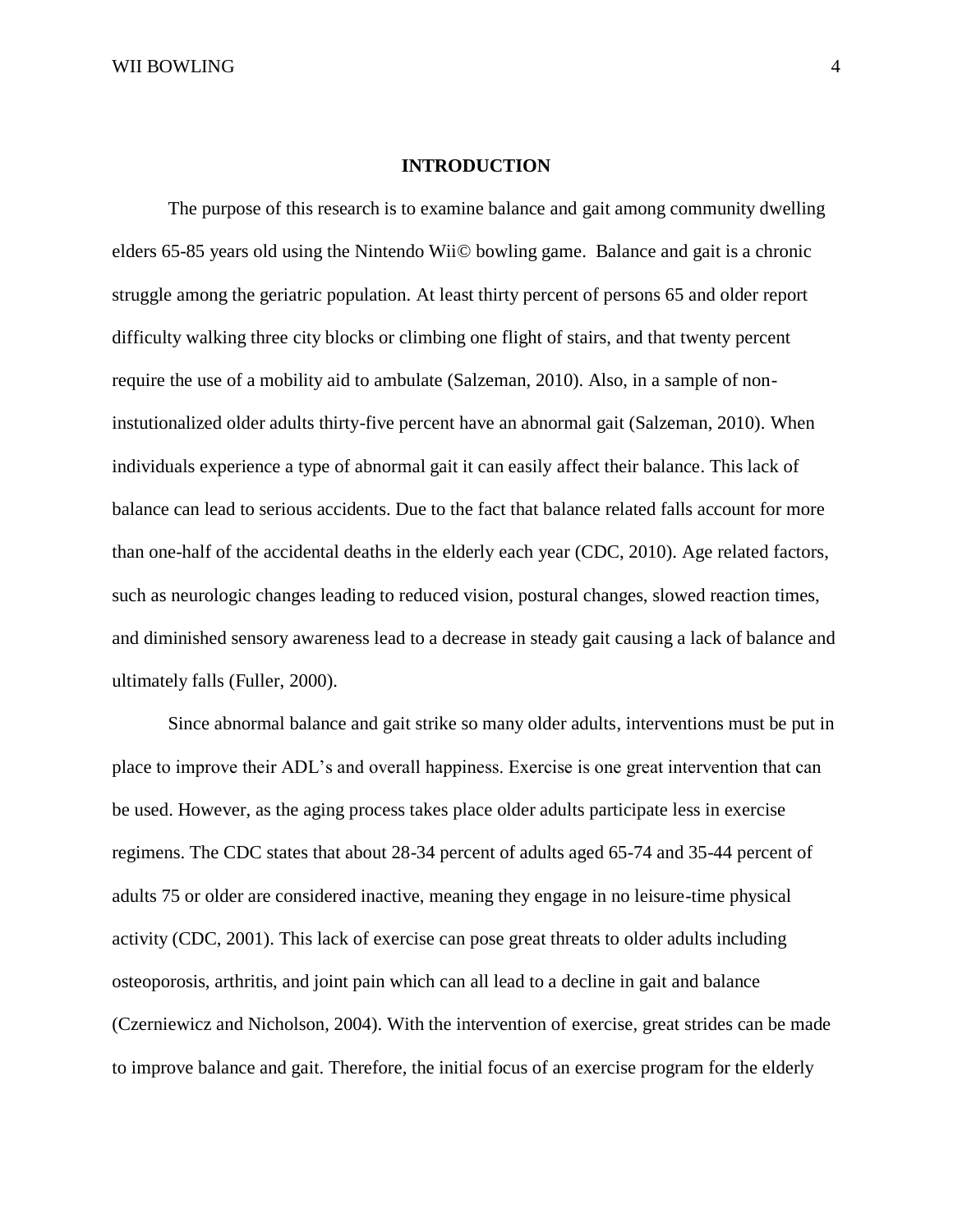should include exercises that are designed to improve balance, movement, speed, coordination, agility, strength, and range of motion (Czerniewicz and Nicholson, 2004). Hence, the purpose of this research is to provide exercise to community dwelling older adults by using Nintendo Wii© Bowling in hopes that balance and gait will improve over the course of the study.

## **BACKGROUND**

The background for this study is based on the amount of falls and lack of exercise that occur among community dwelling elders. The CDC states that, "one out of three adults 65 and older falls each year," and the amount of exercise needed per week is not performed (CDC 2010). Therefore, it is best to start at the core of the problem and work to improve balance and gait in order to decrease falls and promote a better quality of life. The CDC states that many interventions can be used to prevent falls in community dwellings such as educating staff about risk factors and prevention, making sure the environment is clear and providing exercise opportunities (CDC, 2012).

#### **RESEARCH QUESTION**

Does the use of Nintendo Wii© bowling twice a week for one hour for a six week period improve balance and gait among community dwelling adults 65-85 years old?

#### **LITERATURE REVIEW**

Two studies have been completed on community dwelling adults sixty five and older addressing mobility and balance. One study in particular performed once a week Nintendo Wii© bowling for eight weeks using pre and post scores on the Timed Up and Go Test, while using a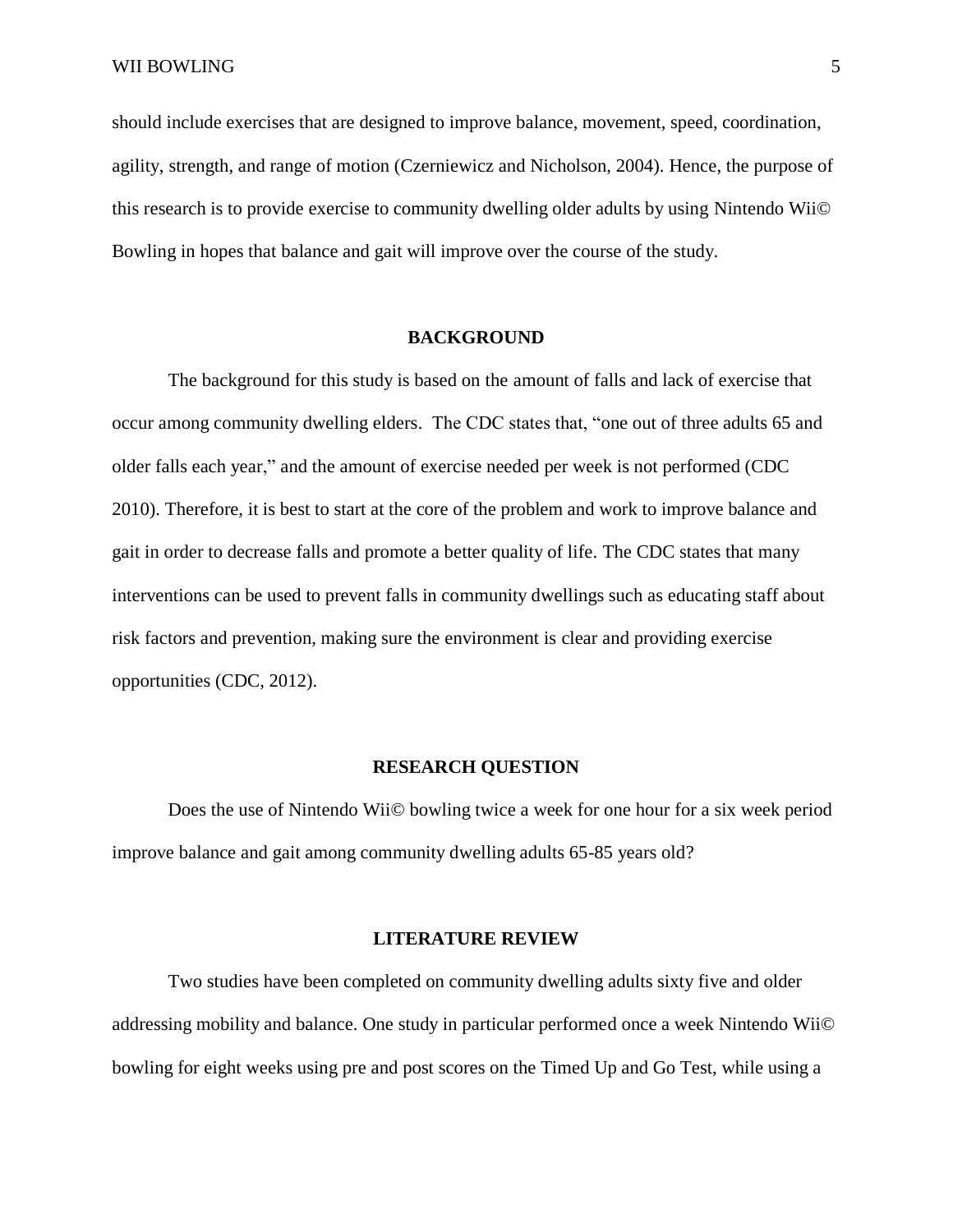questionnaire at the end. This researcher had five women and four men who ranged from 60 to 70 years old. Results of the study provide evidence that there was a significant difference in the pre and post participation times and participating seniors reported the game made their bodies feel better and move better (Kidd, 2010).

Another study was conducted to see if the Nintendo Wii© was efficient in a falls prevention training program. This study also used the Time Up and Go Test along with functional reach, TURN-180, and flexibility scores to focus on a total body analysis of balance and mobility by using the Nintendo Wii Balance Board©. There were sixty-five participants who were randomly divided into a Wii© group and a non-Wii group. The researchers stated that the difference in the pre and post scores for the Wii© group showed significantly greater improvement in flexibility scores, Timed Up and Go Test scores, and functional reach than those in the non-Wii group (Griffin 2012). This study suggests that the Wii Balance Board© is a positive intervention to improve balance and gait.

When it comes to using a proper instrument for evaluating balance and mobility the most commonly used is the Time Up and Go Test. This assessment instrument has been effective according to Kidd who states that her findings using the Timed Up and Go when comparing the paired t-test scores to pre and post times showed significance (t=-3.91, df=8, p= .004) (Kidd, 2010). No particular studies were found researching Wii© bowling that use POMA alone to assess mobility and balance. However, one study was conducted to assess the clinimetric properties and accuracy of the POMA. The researchers used residents in either a self-care or nursing care residence that were 78% female and had a mean age of 84.9 (Faber, Bosscher, and Weirnigen, 2006). The study concluded that "the POMA-T and its subscale POMA-B have adequate reliability and validity for assessing mobility in older adults, and that the POMA-T is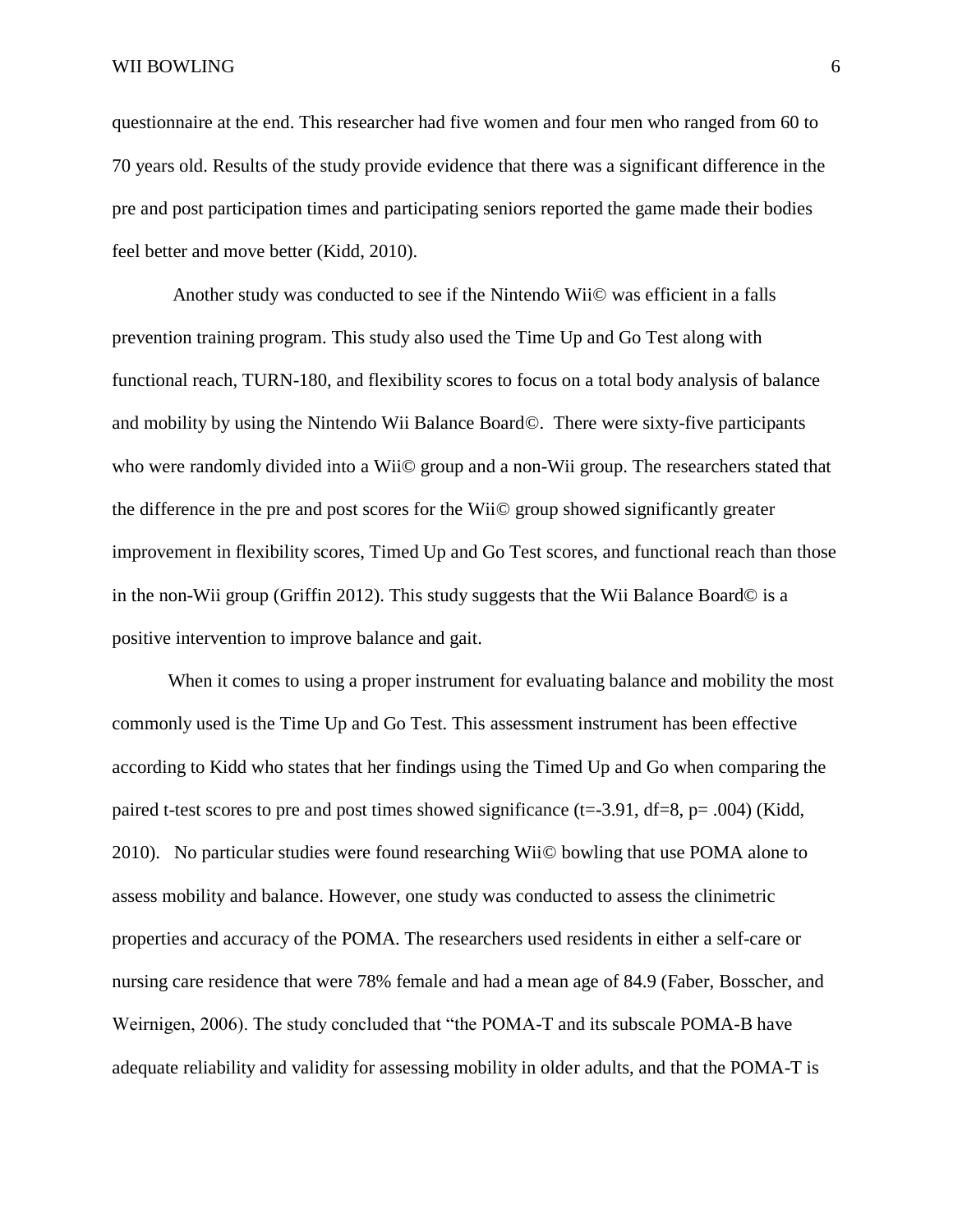useful for demonstrating intervention effects at the group level (Faber, Bosscher, and Weirnigen, 2006). The POMA has also been deemed useful for assessing balance and gait among a group of 60 community dwelling older persons with a concurrent validity of 0.64-0.70 and an interrater reliability of 0.75 to 0.90 reported (Lin, Hwang, Hu, Wu, Wang, and Huang, 2004).

## **METHOD**

## **Participants**

Participants were recruited from a local senior center in East Tennessee through newspaper ads, flyers, and public announcements coordinated by the researcher. The researcher also attended various events to set up a booth to explain the purpose, reason, and details of the study. Flyers were distributed to participants at this time to encourage participation. The older adults were informed of the start date and time and were given a chance to sign up via a contact information sheet in which they provided their name and phone number. A total of ten individuals signed to be contacted as possible participants. Participants that were listed on the contact sheet were notified a week prior to the start date. They were informed on the time and location to meet. The inclusion criteria for participants included: community dwelling adults ages 65-85 years old, ability to safely ambulate, rise from a chair, and be seated, and the ability to cognitively operate Wii Bowling© controller. Those participants with assistive devices such as canes and walkers were not excluded from the study. The exclusion factors were those with recent falls or hospitalizations within the past three months and non-English speaking individuals.

At the first meeting seven older adults attended. Participants were then screened using a screening form to ensure that inclusion/exclusion criteria were met. The researcher then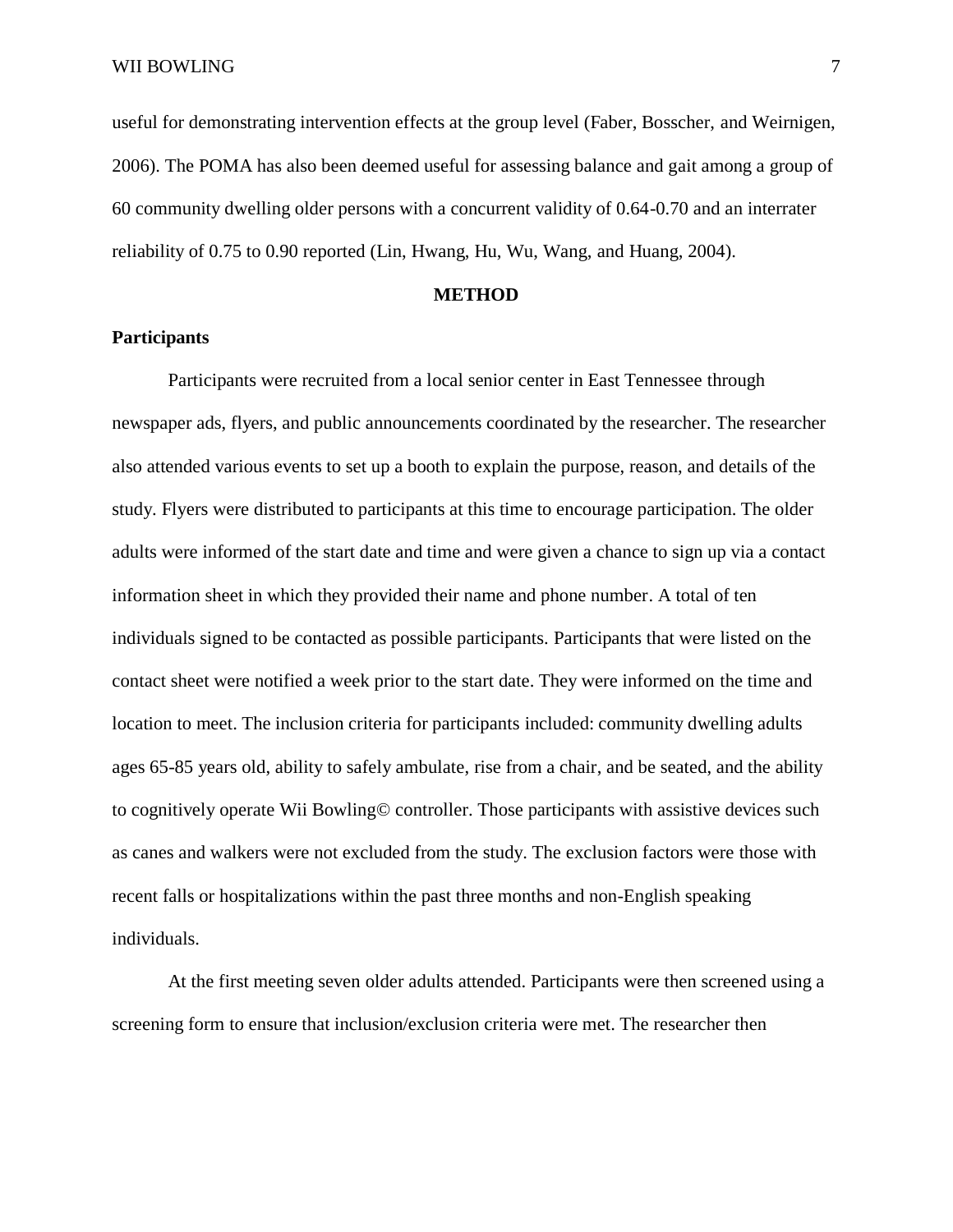explained the informed consent, provided the opportunity to ask questions, and then participants signed.

## **Demographics**

Among the seven participants who were originally assessed, the mean age was 72 years old. The ages ranged from 66 to 77 years old. Six participants were white, non-Hispanic with one participant being black, non-Hispanic. All the participants were female, except for one male participant. Several participants attended college and graduate school. One completed six years of graduate school, while another completed three years of graduate school, and two participants completed Master's degrees. Two of the participants completed two years of college while one participant lacked collegiate experience but graduated high school.

## **Measurement Tool**

The POMA (Performance Oriented Mobility Assessment) also known as the Tinetti was used to assess mobility and balance in the older adults. This instrument was easily administered using task-oriented commands that measure an older adult's gait and balance abilities. The researcher was instructed by a licensed physical therapist from an outpatient facility on how to correctly administer the instrument. The physical therapist instructed the researcher how to assess stance, sway, and walking patterns. The instrument took approximately five minutes to complete per participant and scores for balance and gait were graded separately. For the balance portion, participants were assessed sitting, rising, turning, and immediate standing balance. They were scored with a 0, 1, or 2 for each segment for a total possible score of 16 for balance. Similar to the balance portion, gait was assessed by observing step symmetry, step continuity, step height and length, walking stance, and trunk swing. For gait participants were scored with 0, 1, or 2 for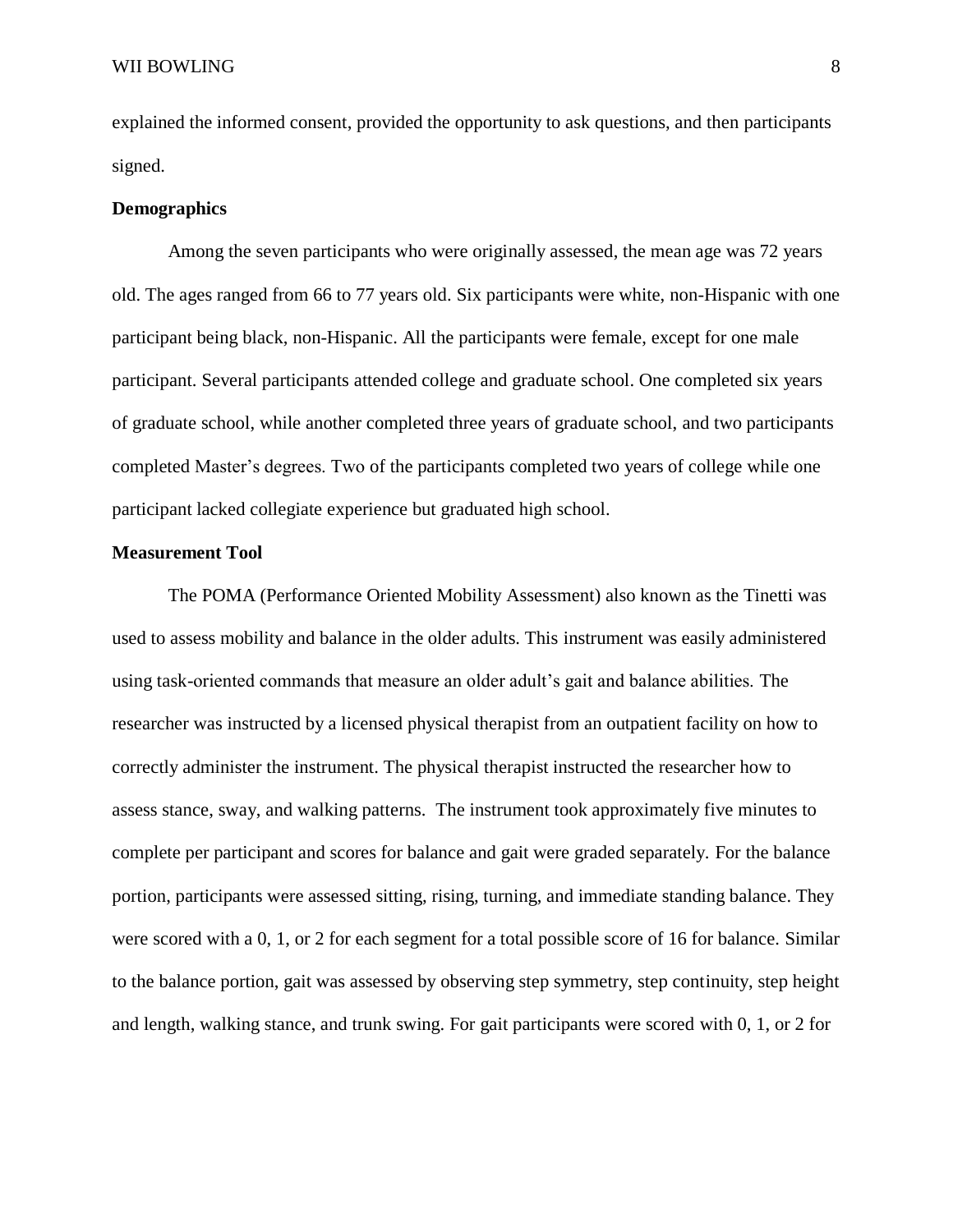a total possible score of 12 for gait. Interpretation of the scores is as follows: 25-28= low fall risk, 19-24= medium fall risk,  $\langle 19 =$  high fall risk.

## **Materials and Procedure**

The Nintendo Wii Bowling© game system was provided by a local senior center along with an available room, chairs, and Wii controllers. The only supplies that were needed to assess the participants via the Performance Oriented Mobility Assessment were an armless chair and a clear 15 foot walkway. The participants were assessed at the first session upon completion of the informed consent document which explained the details of the Performance Oriented Mobility Assessment and the Wii Bowling© game.

The participants played the Wii Bowling© for one hour each session. Participants were instructed by demonstration on how to use the Wii© controllers and gaming system. The participants remained sitting or standing for the entire session until it was their turn to bowl. Participants would then rise from the armless chair and walk two feet to complete their turn. They would then take the controller and perform two bowls per turn and then be seated or remain standing.

At the end of the study, participants were asked to complete a qualitative survey. Responses to the survey helped the researcher gain a better understanding of what it was like for them to participate in a physical activity, such as Nintendo Wii© bowling. The surveys were provided and explained to each participant. Participants were given a sufficient amount of time to complete the survey and write any responses they deemed important. The survey asked three separate questions and provided a numbered scale 0-10, with 0 being the worst and 10 being the best, for participants to circle. Space was also left below each question for comments. The questions on the survey were: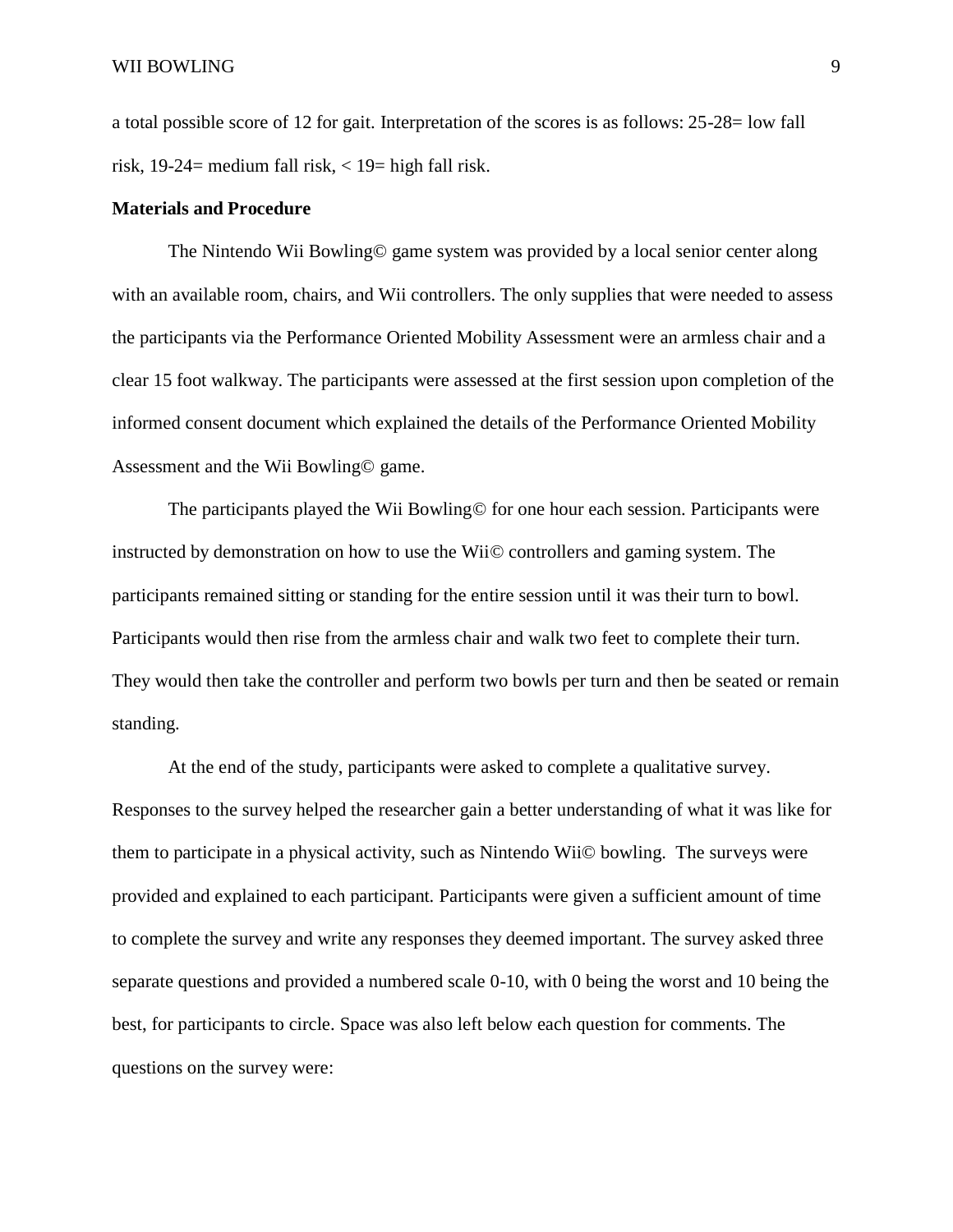1) How much did you enjoy participating in the activity?

2) How much do you feel you gained by participating in the activity?

3) What would you change about the activity?

## **RESULTS**

The Performance Oriented Mobility Assessment scores improved for all participants who completed the study. The average pre-test score for balance and gait was a 24, medium fall risk, compared to a post-test score of a 27.5 which indicates a low fall risk. The paired t-test indicated that the results between the pre-test and post-test were not statistically significant ( $p=0.5$ ). However, the post-test Performance Oriented Mobility Assessment did increase by 3.5 at the end of the five week period.

The results from the survey were very positive. The two participants who completed the entire five week program stated they enjoyed participating in the activity very much, and both stated they gained a lot during the activity. One participant stated, "Doing this really helps me with my confidence because I have had a knee replacement and it has been hard for me to get around." She also stated, "I have noticed it has been easier for me to go upstairs than before." When asked by survey what the participants would change about the study the two participants circled, "nothing at all." The participants also stated the activity was very fun. One couple that attended several sessions stated, "We loved bowling when we were younger, but the ball is just too heavy now and we are scared we might fall." Therefore, this activity provided a safe, fun, and interactive environment for elders.

## **DISCUSSION**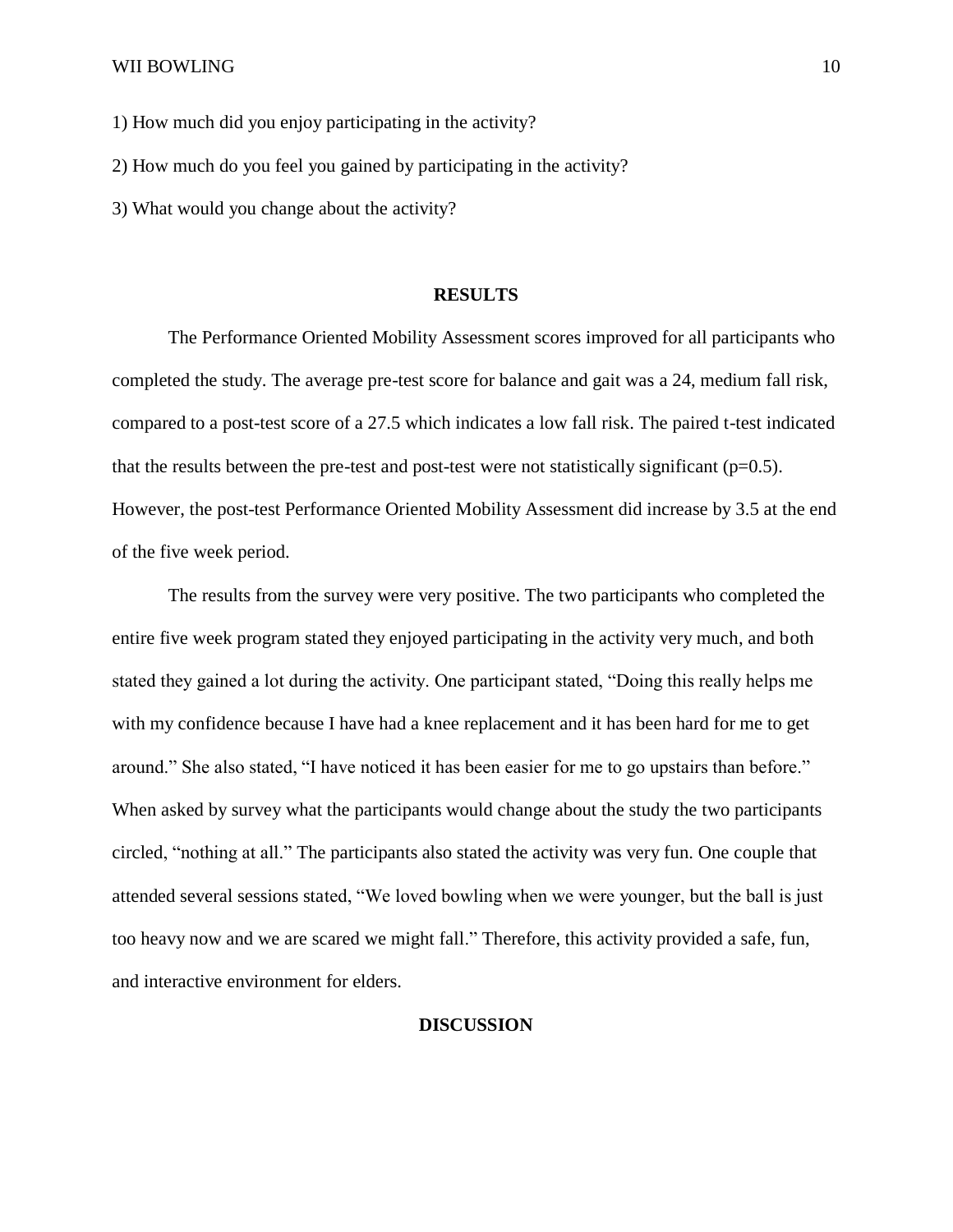There have been several studies conducted similar to this one that had promising and positive results. For instance, in Kidd's study (2011) looking at community dwelling elders via the Timed Up and Go Test it was statistically significant ( $t = -3.91$ ,  $df = 8$ ,  $p = .004$ ) that those who participated in Wii Bowling© for more than four weeks compared to those who did not had an improved time on the Timed Up and Go Test (Kidd, 2011). Kidd's findings are similar to this study in that the participants showed improvement in scores related to gait over a short period of time among community dwelling elders. However, the current study used the Performance Oriented Mobility Assessment which focused on both balance and gait. Although this study was not found to be statistically significant it could be due to the low number of participants attending the final session. However, improvement was still noted among the two final participants with one increasing from 27 to 28 and the other increasing from 24 to 27 putting both participants in the low fall risk category.

This study also showed how using the Wii Bowling© can create a fun, safe, active, and social environment for community dwelling elders. The participants continually mentioned how much they were going to miss coming to the sessions and how much fun they had. After keeping in contact with staff members at the site location, the researcher has been informed that Wii Bowling© remains on the schedule so past participants can recruit other individuals to join in the activity. Therefore, this study sets the basis for further research since community dwelling gained confidence, socializations skills, and improvement on the Performance Oriented Mobility Assessment.

#### **LIMITATIONS**

Originally, participants were asked to attend one hour Wii Bowling© sessions twice a week for six weeks. Due to scheduling issues the study only lasted five weeks and met only once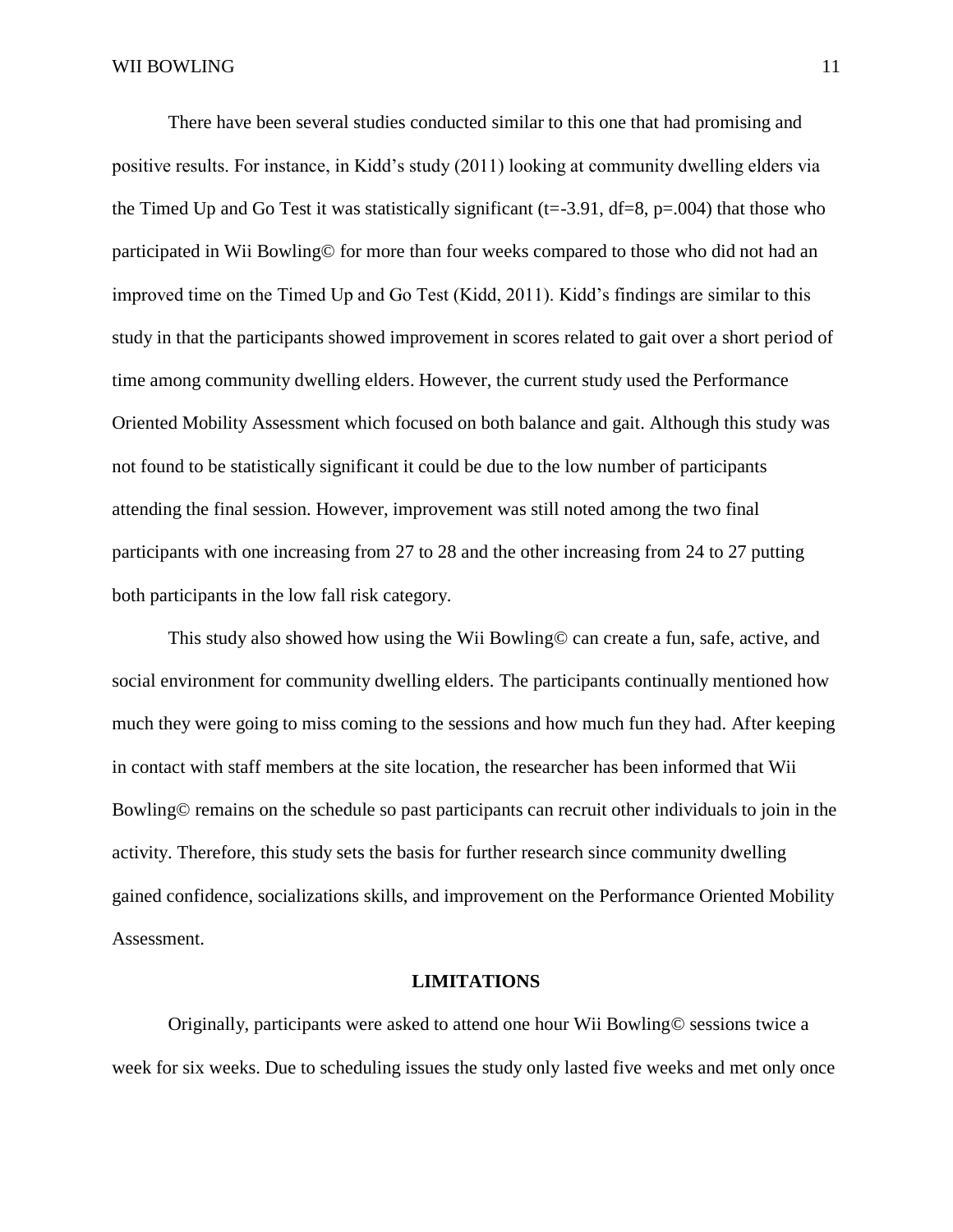per week for one hour. At the start of the study seven participants attended the first session, but the next week only four participants attended. As a whole, four participants attended anywhere from 3-5 sessions constantly. Due to poor weather conditions only two participants attended the final session. Therefore, only two post-test Performance Oriented Mobility Assessment and surveys were obtained. The lack of a larger sample size greatly affected the significance of this study, but weather conditions were not ideal for the final sessions and participants could not attend.

## **CONCLUSION**

The results of this pilot study suggest that the Nintendo Wii Bowling© may offer some improvement in gait and balance. It also showed that older adults enjoy and respond to this activity in a positive manner. However, further studies need to be conducted with much larger sample sizes over longer periods of time to find statistically significant data. The possibility of other gaming systems and programs could be used to collect more data. Also, a variety of settings could be utilized to find more results such as nursing homes and assisted living facilities.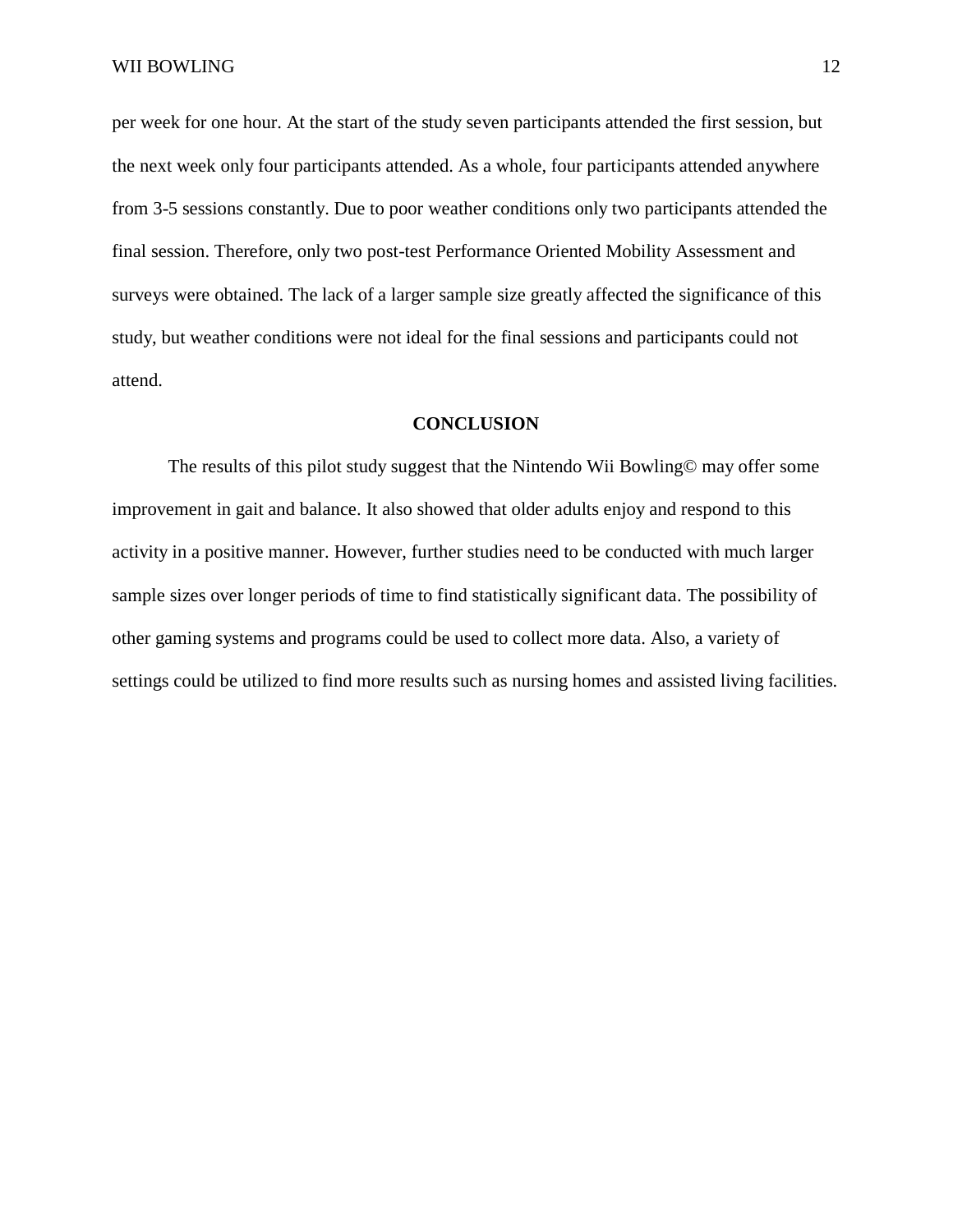## **REFERENCES**

- Centers for Disease Control and Prevention, National Center for Injury Prevention and Control. [Web–based Injury Statistics Query and Reporting System \(WISQARS\)](http://www.cdc.gov/injury/wisqars) [online]. Accessed November 30, 2010.
- Center for Disease Control and Prevention. Increasing physical activity: a report on recommendations of the Task Force on Community Preventative Services. *Morbidity and Mortality Weekly Report* 2001:50(No.RR-18):1-14.
- Clark, Robert. *Measuring the Activities of Daily Living: Comparisons Across National Surveys.* Journal of Gerontology: Social Sciences. 1990; 45(6).
- Czerniewicz, S., Nicholson, C., *Hale and Hearty- The Benefits of Exercise in the Elderly*. CME 2004:22(11).
- Faber, M., Bosscher R., Wieringen P. *Clinimetric Properties of the Performance-Oriented Mobility Assessment.* Journal of American Physical Therapy Association. 2006; 86:944-954.
- Fuller, George F., COL, MC, USA, White House Medical Clinic, Washington, D.C. American Family Physician*.* 2000 Apr 1;61(7):2159-2168.
- Griffin, M., Shawis, T., Impson, R., McCormick, D. and Taylor, M. J. D. (2012), *Using the Nintendo Wii as an Intervention in a Falls Prevention Group*. Journal of the American Geriatrics Society, 60: 385–387. doi: 10.1111/j.1532-5415.2011.03803.x
- Kidd, Lauren. *Project Wii: The Effect of Nintendo Wii Bowling Game Participation on Community-Dwelling Seniors Timed Up and Go Test Scores.* 2011.